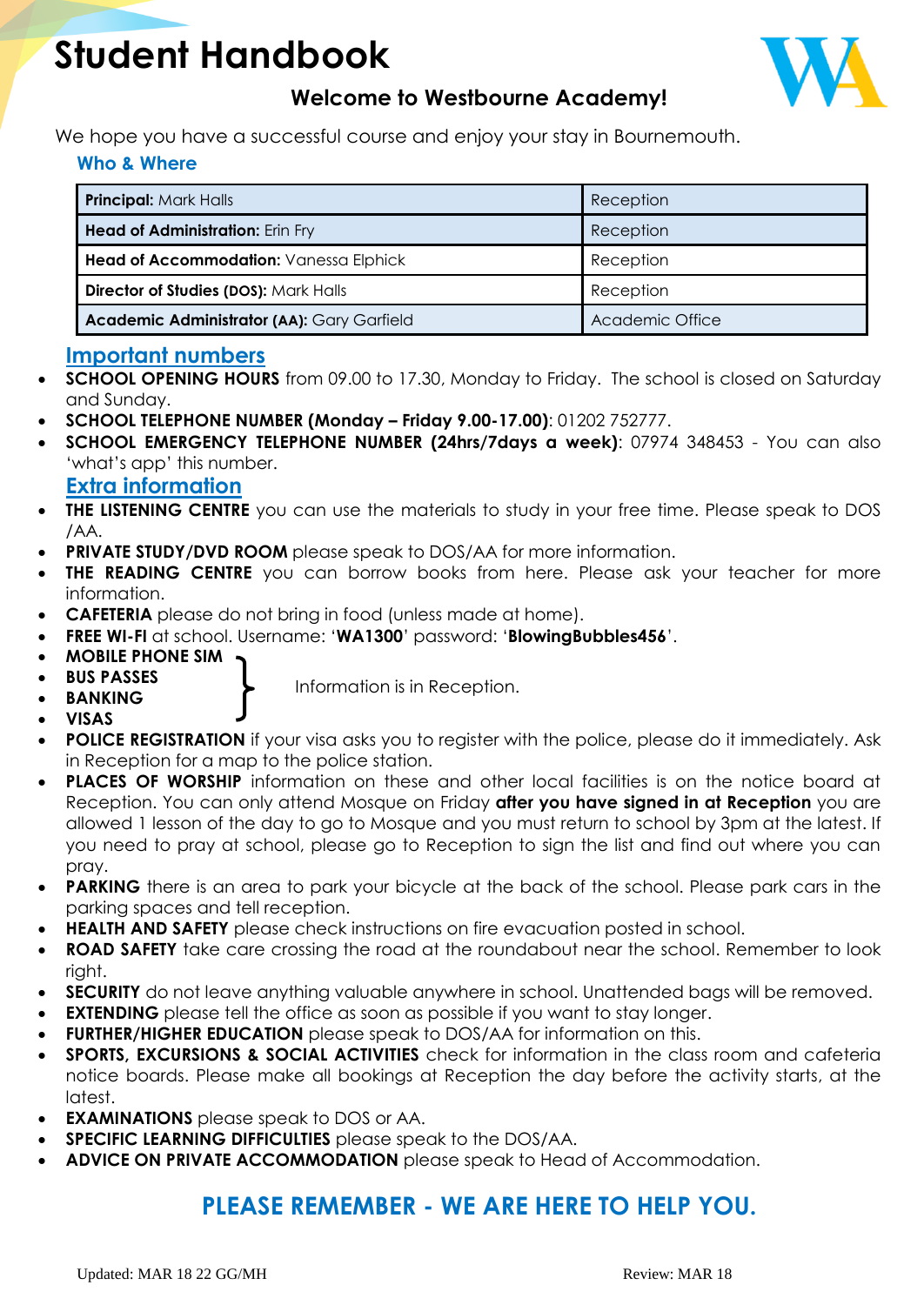

### **Dos & DON'Ts on living in English homestay providers**

- 1. Remember, we use the words 'please' and 'thank you' all the time in the UK.
- 2. Live as part of the homestay and spend as much time as you can with them. This will help your speaking and understanding of English. If you are going to be late for a meal or cancel a meal, tell your homestay.
- 3. If you are18+ years old, your homestay will give you a door key. If you will be late home tell your homestay.
- 4. **Please do not** use any machines in the home, for example; the cooker, washing machine etc, without asking your homestay for permission. They might charge for any electricity used. Remember if you would like someone to visit in your house you **must** ask your homestay.
- 5. If you go on a school trip or go away for the weekend, tell your homestay where you will be staying and how long you will be away.
- 6. Most students will find English food different to their own. Tell your homestay at the beginning of your stay if there is something you do not like, or are allergic to.
- 7. Your homestay will wash **one** load of clothes each week.
- 8. Remember that your booking has:
	- bed, breakfast and dinner, Monday to Friday
	- a snack lunch on Saturdays and Sundays
	- students must not be sharing a room unless organised before arrival at school
	- each bedroom must have a wardrobe, a desk/ a table, a chair, a mirror and a light
	- your homestay provider should wash your bed linen once a week
	- a daily bath or shower should be available
	- your bedroom should be warm enough (18⁰C and above in the evenings)

### **Students under 18 years old**

- 1. Students under the age of 18 must be home in the evening when their homestay provider tells them. Students aged 16 or 17 years must be home by 22.30 from Sunday to Thursday and 23.30 Friday to Saturday.
- 2. Minimum age for drinking alcohol in pubs/clubs and entrance into night clubs is 18. It is against the law to buy alcohol if you are under the age of 18. It is illegal to drink alcohol in public places.
- 3. Return your front door key to the right place, when you return to your homestay.
- 4. Please also read our information and Advice on Keeping Safe.
- 5. Please check the information in our handout for Students Under 18. You will get this in your meeting today with a member of the safeguarding team who will talk about it with you.

# Please tell the office immediately if you have any problems with your accommodation.<br>

### **If you have a personal problem that you would like to talk about in private, please speak to:**

| Male Welfare   | Mr Mark Halls       |
|----------------|---------------------|
| Female Welfare | Mrs Vanessa Elphick |

# **WE CAN ONLY HELP YOU IF WE KNOW YOU HAVE A PROBLEM**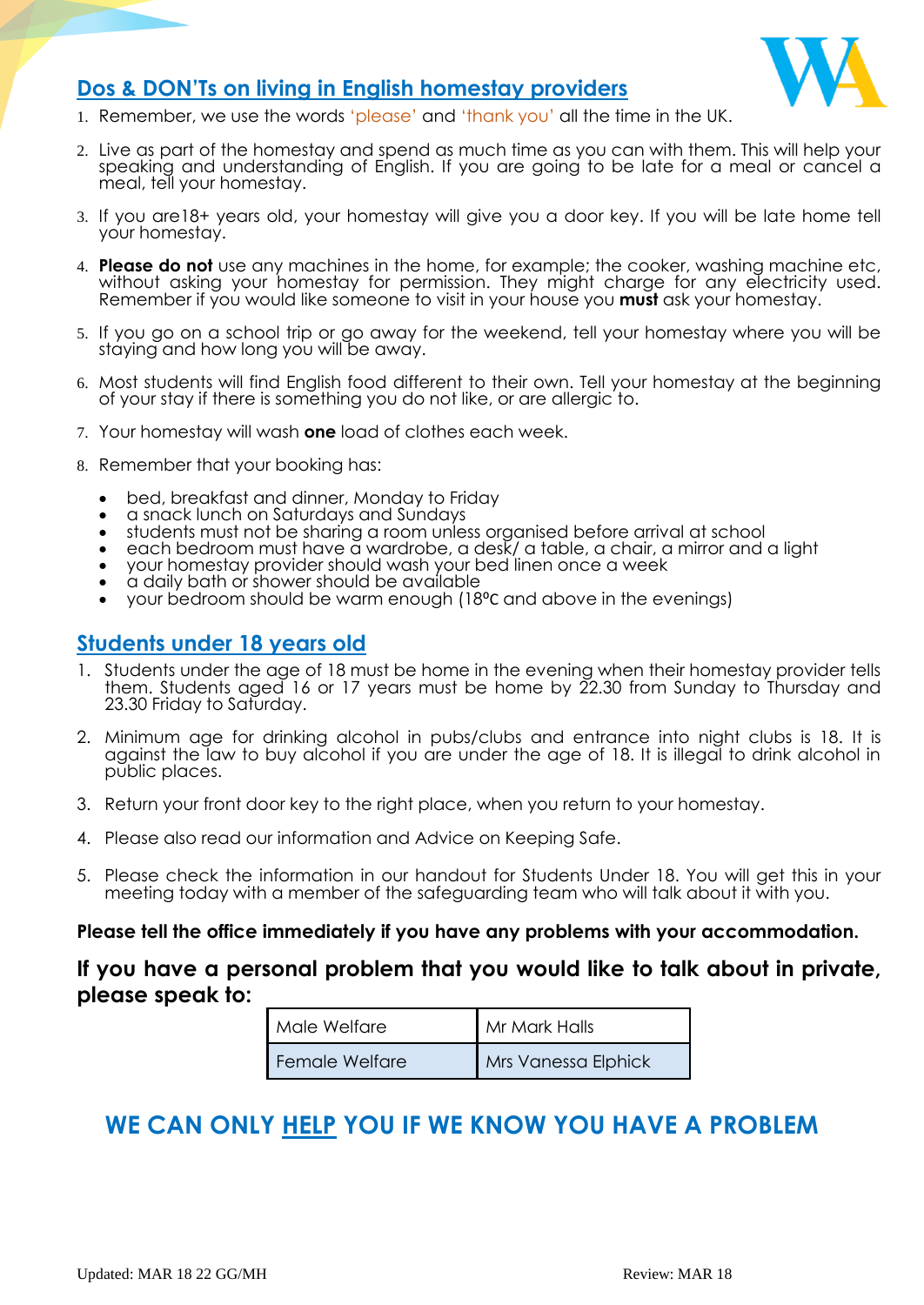

# **Complaints Procedure**

If you have any problems, please see these people immediately:

| <b>WHO TO SEE</b>                | <b>WHAT TO SEE THEM ABOUT</b>                  |  |
|----------------------------------|------------------------------------------------|--|
| <b>Mark Halls</b>                | Visas & Male Welfare                           |  |
| <b>Gary Garfield/ Mark Halls</b> | Lessons, Class Placements, Courses & Absences  |  |
| Vanessa Elphick                  | Anything to do with homestays & Female Welfare |  |
| Erin Fry                         | Female Welfare & administration                |  |

Remember that we are here to help you. If you're not happy after your interview with the staff written above, please make an appointment to see Mark Halls – Principal.

### **Methodologies used at WA**

At WA we use the National Geographic Outcomes course books on our General English courses. These books use the lexical approach which means that the language is learnt as groups of words.

For Exam classes we use Exam preparation books, that follow an exam structure of language made of collocations and fixed phrases. This means there is focus is on the exam's tasks and how to prepare for them.

The Junior programme uses the National Geographic Impact course books that follow a communicative project-based method. This means that there is a strong emphasis on speaking and creating projects to learn the language.

In our English plus classes we mostly use the Innovations course books and supplementary materials, which follow the communicative method. The focus is on speaking skills and learning language for conversations.

### **My Class Times**

Please write your room number on your timetable: (times may be different than the times written below) KEY: A =AM, P=PM, number = class room number

| <b>DAY</b>       | <b>AM</b><br>$9:30 - 10:50$<br>$11:10 - 12:30$ | <b>PM</b><br>$13:30 - 14:50$<br>$15:10 - 16:30$ |
|------------------|------------------------------------------------|-------------------------------------------------|
| <b>MONDAY</b>    |                                                |                                                 |
| <b>TUESDAY</b>   |                                                |                                                 |
| <b>WEDNESDAY</b> |                                                |                                                 |
| <b>THURSDAY</b>  |                                                |                                                 |
| <b>FRIDAY</b>    |                                                |                                                 |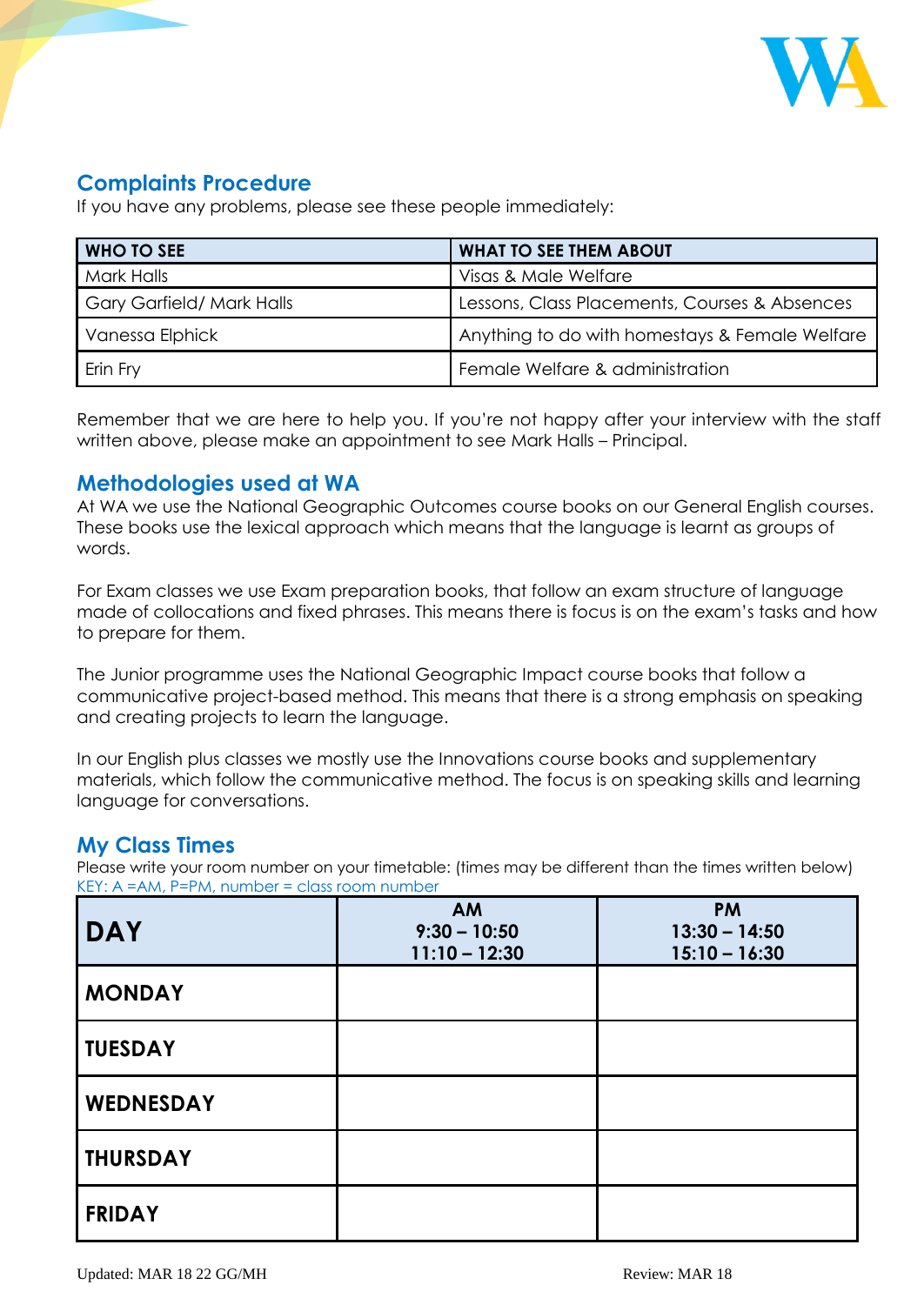

# **Advice on Keeping Safe**

#### **Looking After Your things**

- if you move into new accommodation, don't leave luggage or bags etc outside or in the car/taxi.
- write on your valuables with an ultraviolet pen to include your name, phone number, house number and postcode.
- never leave cash, credit cards or other valuables such as mobile phones not supervised.
- write a list of your things including make, model and serial number.
- don't use a computer case to carry a laptop. Use a less known case to carry it in. Always save your work and keep it separate from your laptop
- avoid letting people see expensive items such as watches, jewellery, iPods, iPads or mobile phones in busy public places.

#### **Safety on the Streets**

- always be careful on the streets. Try to travel in places with lots of light and people.
- if you are travelling at night, stay in a group, use public transport or a taxi. Don't walk in dark places with no people.
- don't carry large amounts of cash with you.
- always keep your bag or coat with you.
- make sure your phone has power and credit so that you can call a taxi if you need one
- be quick when using a mobile phone in public
- if you feel you are being followed, cross the street and move as quickly as possible to a public area
- avoid confrontation because it is better and safer to walk away
- always memorise your PIN (personal identification number) to access your money from a cash machine
- carry your bag close to you with the clasp facing inwards or strap it over your shoulder. If someone grabs your bag, let it go. Your safety is more important and report it to the police immediately.
- don't gather in large groups in public parks at night

#### **Using public transport**

• if travelling by bus, don't wait at bus stops alone. Ask someone to meet you at the bus stop if you are travelling late and have a long way to go

- if you can, take a taxi.
- if you travel by train try not to sit on your own, try to sit near groups of people in a place with lots of light
- when you are on the train, store your luggage as close to your seat as possible and check it when the train stops at a station
- check the time of the last train or bus home so that you don't miss it at the end of the evening
- always have cash on you for back up travel plans if needed
- avoid walking alone after getting off a train or bus
- never walk across or touch railway lines.

#### **Using taxis**

- if you don't feel safe walking, especially late at night, use a taxi
- never use an unlicensed taxi company. Check the back of the taxi to make sure it has an official licence plate
- if the taxi does not have a meter, agree the fee with the driver before you get into the taxi to avoid misunderstandings when you get to your destination
- sit in the back of the taxi and directly behind the driver whenever possible
- have your cash ready and leave the taxi before you pay the driver.

#### **Laws in the UK**

- you must be 18 and over to buy tobacco and remember that smoking is not allowed in work places and enclosed public spaces
- it is illegal for anyone under the age of 18 to buy alcohol or to have alcohol bought for them
- it is illegal to carry any sort of weapon including knives, self-defence CS gas sprays or guns
- never buy anything that might be stolen.

#### **Bicycles**

- make sure that your bicycle has lights on the front and back, you must have these if you ride at night
- don't cycle on the pavement, there is an automatic fine of £30 for anyone caught riding on the pavement.
- we advise you to wear a helmet at all times when riding a bicycle
- you should also wear some reflective clothing if you ride at night
- use a good bike lock.
- if you want, you can have a special number engraved on your bicycle and register it with the police
- never wear headphones while you are cycling
- you must always cycle on the left hand side of the road
- always obey traffic light signals they are for bicycles and motor vehicles
- always take care at roundabouts and road junctions.

# Do not forget to follow us

**@westbourneacademybounemouth**

For the latest information about trips, activities and much more